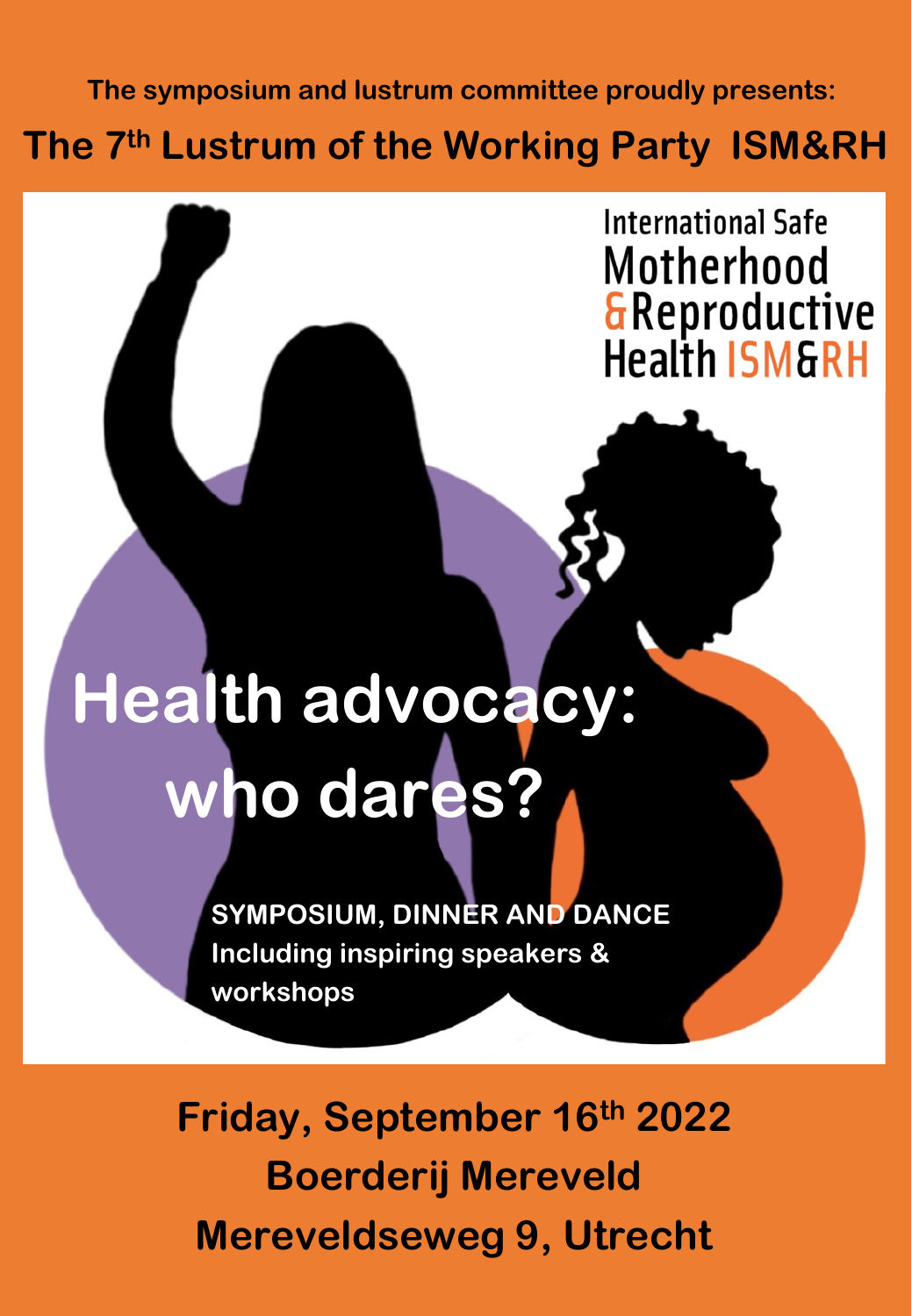## **Program Lustrum Symposium**

| 08:30 | Arrivals and registration                                                                         |
|-------|---------------------------------------------------------------------------------------------------|
| 09:15 | <b>Opening symposium</b>                                                                          |
| 09:15 | Lindy van Vliet – 'What, Why and How of Health Advocacy'                                          |
| 10:15 | Efraim Hart - 'Health advocacy, our responsibility as<br>physicians'                              |
| 10:45 | Coffee & Tea break                                                                                |
| 11:00 | Rebecca Gomperts – Abortion rights activist and founder<br>of 'Women on Waves' and 'Women on Web' |
| 11:45 | Wanda de Kanter – 'If you're eager to have a baby, stop                                           |
|       | smoking first and then stop your contraceptives'                                                  |
| 12:30 | Lunch                                                                                             |
| 13:30 | <b>PhD</b> pitches                                                                                |
| 14:30 | <b>Workshops:</b>                                                                                 |
|       | 1. Sanne van der Kooij – 'Setting up a campaign, SOS Moria'                                       |
|       | 2. Joline Roze - 'Doctors in Debate'                                                              |
|       | 3. Jamilah Sherally – 'Fighting for social justice with the pen'                                  |
|       | 4. Will be announced                                                                              |
| 16:00 | Coffee & Tea break                                                                                |
| 16:30 | Tarek Meguid - 'No dare without care'                                                             |
| 17:15 | <b>Closing ceremony</b>                                                                           |
|       | & Takeover of the presidency                                                                      |
| 18:00 | <b>Walking dinner</b>                                                                             |
| 19:00 | Party with African dance                                                                          |
| 23:00 | End                                                                                               |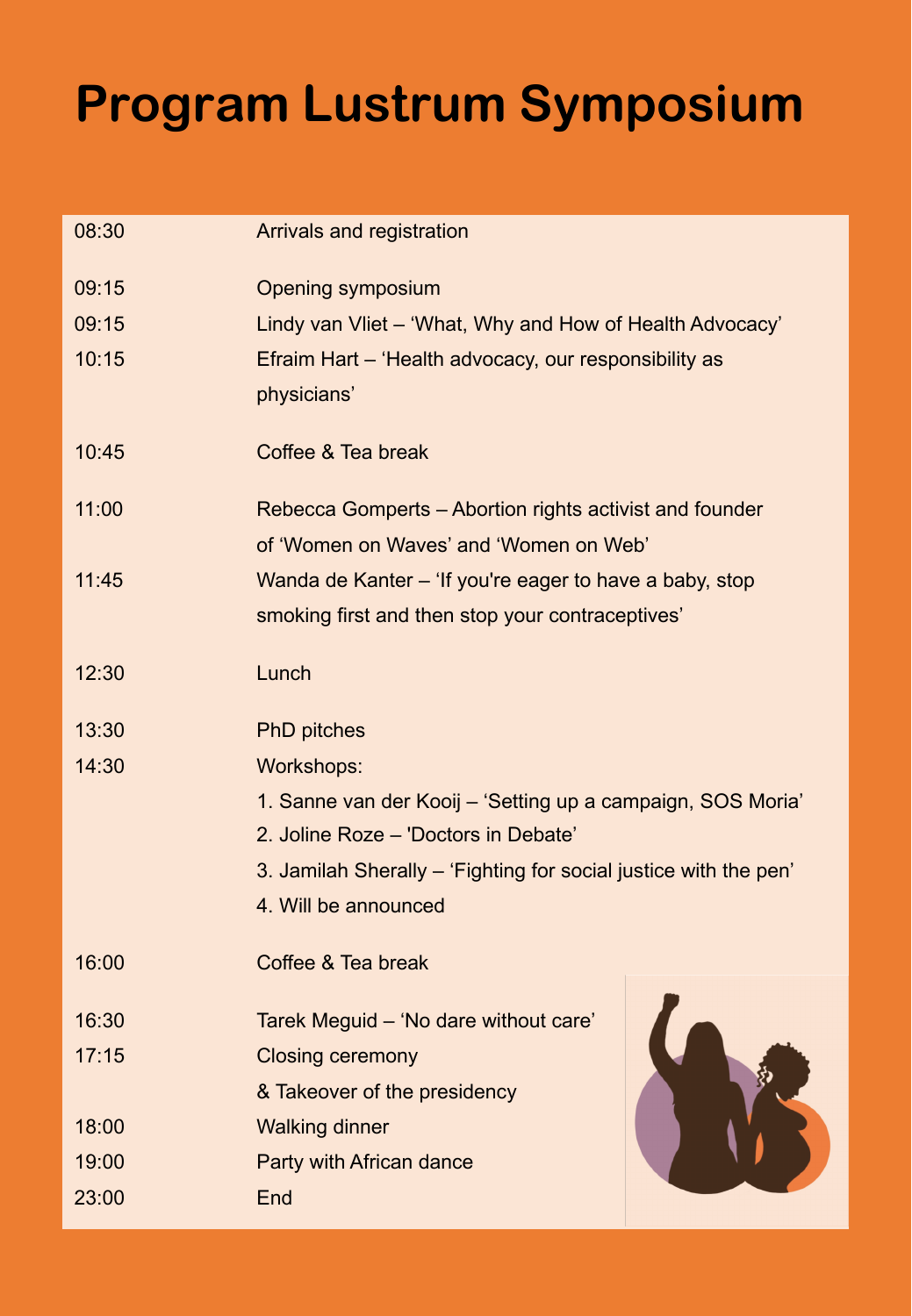## **Welcome**

Dear Guests,

I warmly welcome you to the symposium and party to celebrate the 35th anniversary of the Working Party on International Safe Motherhood and Reproductive Health.

In 1987 the Dutch Consultancy for Maternal and Child Health, including Family Planning, was founded. The absolute number of maternal deaths was still above 500,000; more than 90% in LMICs. We did not yet know about the Millennium Project, let alone the Sustainable Development Goals.

The former Consultancy is now called the Working Party on International Safe Motherhood and Reproductive Health and is a committee under the board of both the Netherlands Society for Tropical Medicine and International Health (NVTG), and the Dutch Society for Obstetrics and Gynaecology (NVOG). The activities which are undertaken under the umbrella of the Working Party can be grouped into four pillars: education, patient care, research and advocacy.

Although significant reductions in maternal and neonatal morbidity and mortality were measured during the past decades, large disparities still exist between and within countries. To further improve maternal and neonatal health, timely access to quality (maternal and neonatal) health care, including family planning services, are needed. Members of the Working Party have been and are still active in many different ways to contribute to reaching better health for more mothers and babies.

The theme of the symposium to celebrate our  $35<sup>th</sup>$  birthday is "Health advocacy". Are we to be advocates for the women whose reproductive rights are violated? And how do we do that? Or how could we do that? During the morning session recognized health advocates will speak out about their activities and inspire the audience! In the afternoon, in small groups, we will further discuss and make more specific what kind of health advocates we can and want to be!

Directly after lunch several PhD candidates will pitch how advocacy plays a role in their maternal health research projects.

Those who attended our 30<sup>th</sup> birthday party know what will happen then! Drinks, diner, music, dance and more surprises. You don't want to miss that!

Jelle Stekelenburg, Chair of the Working Party ISM&RH